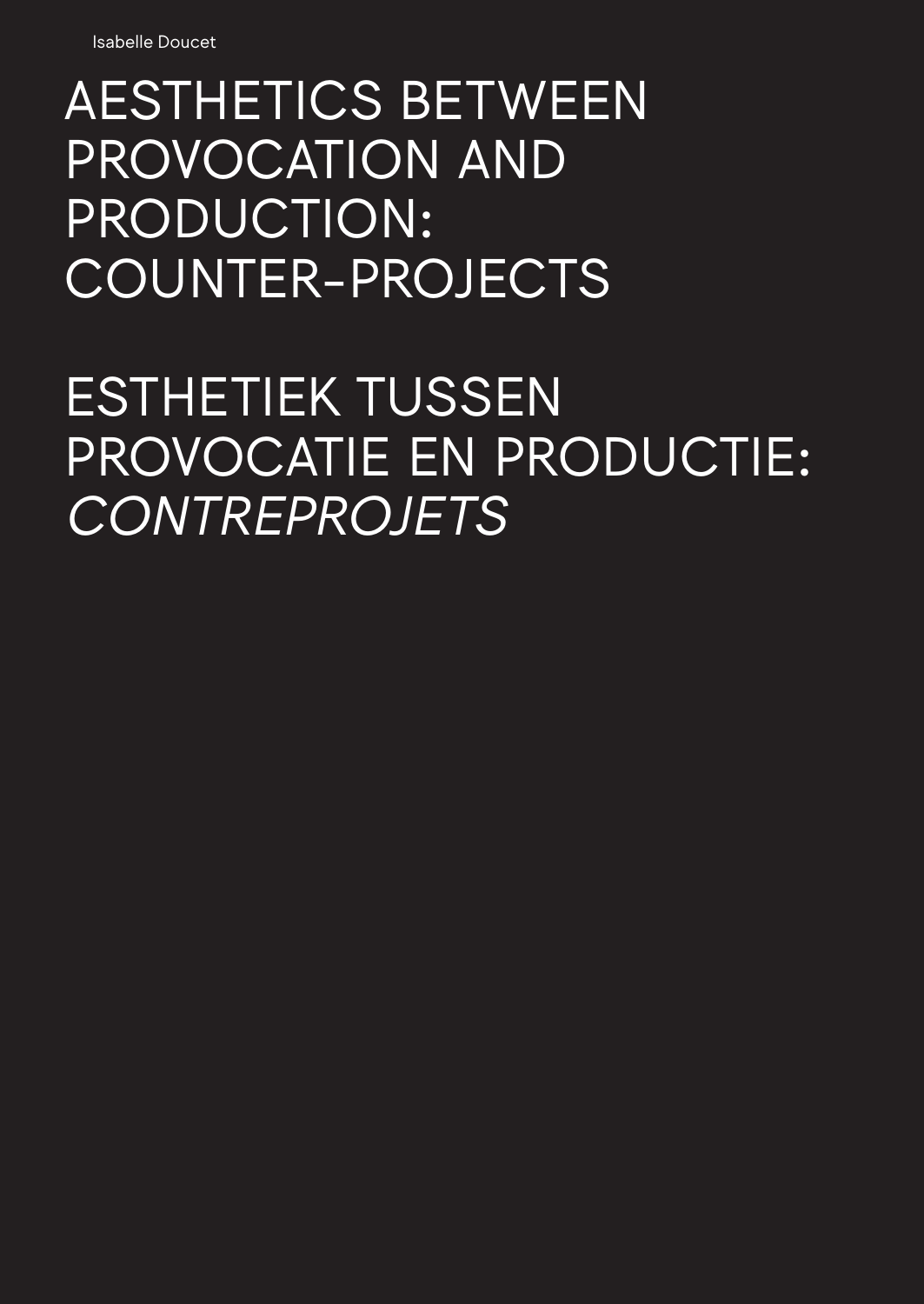



Sefik Birkye and/en Gilbert Busieau, Reconstruction project for Marolles, Brussels/ Project voor de reconstructive van Marolles, Brussel (1978-1979)



Third Year Student Project La Cambre (1973-1974)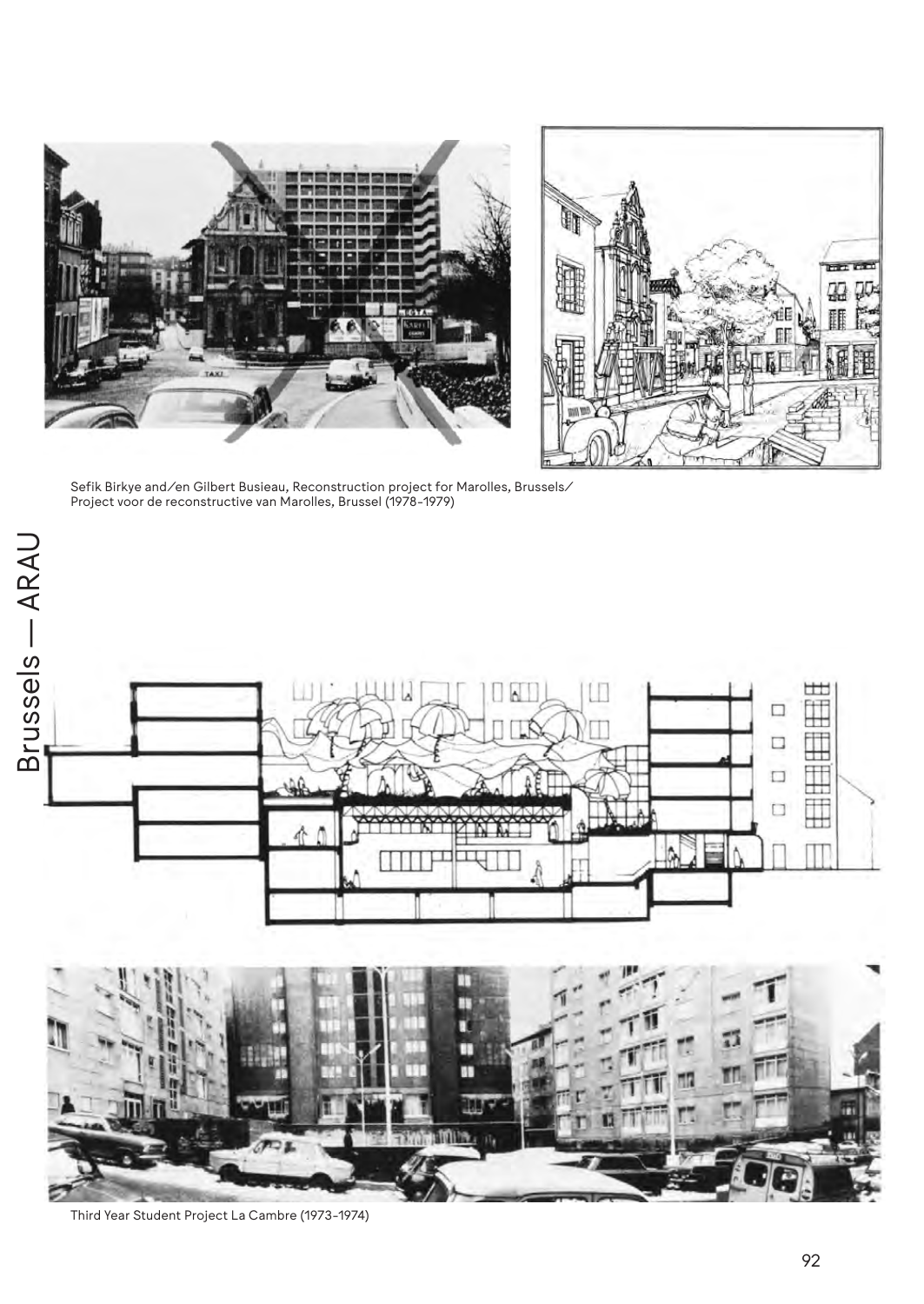## Aesthetics between Provocation and Production: Counter-Projects

During a round-table discussion on urban activism and politics, published in *Cahiers Marxistes* in 1975, one panellist expressed his concern that the Brussels action committees were embracingg the credo of the Reconstruction of the European City too easily. In his view, proposing a return to the past fell short in solving the city's socioeconomic problems: 'One demolishes high-rise buildings, renovates the nineteenth century, and believes everything is sorted.'1 The comment resonates with a shift around the mid-1970s in the Brussels 'counter-projects' produced at the Ecole nationale supérieure d'architecture et des arts visuels de La Cambre by students under Maurice Culot. Counter-projects were a tool for resistance originating in the activism of the Atelier de Recherche et d'Action Urbaines (ARAU) and the Archives d'Architecture Moderne (AAM). In the shape of drawing-manifestoes, they both criticised an existing proposal or situation and offered alternatives.

Ambitious projects and infrastructural works, such as the North-South railway junction and the business district of the Manhattan Plan, had caused large-scale demolitions of inner-city neighbourhoods. The 1969 'Battle of the Marolles', considered a first victory in putting a halt to such trauma, announced a decade of intense urban action. Counter-projects were mobilised in the democratic negotiations concerning specific sites. Thanks to the collaboration of activists, architects and urbanists, the battle for the Right to the City combined calls for participation and democratic decision-making with the questioning of the dominant role of architects. Provocative (criticising proposals) and productive (showing alternatives), counter-projects offer a fascinating method for resistant architecture. They are demonstrative of the tension between political action and aesthetic-material articulation. How to provoke and project? How to materialise the alternative city? The evolution of counter-

## Isabelle Doucet

## Esthetiek tussen provocatie en productie: *contreprojets*

Tijdens een rondetafelgesprek over stedelijk activisme en politiek dat in 1975 in *Cahiers Marxistes* werd gepubliceerd, uitte een van de panelleden zijn bezorgdheid over het feit dat de Brusselse actiecomités het credo van 'The Reconstruction of the European City' wel erg vlot omarmden. Naar zijn mening bood het voorstel om terug te grijpen op het verleden, geen oplossing voor de sociaal-economische problemen van de stad: 'Men sloopt de hoogbouw, renoveert de negentiende eeuw en denkt dat daarmee alles in orde is.'" Dit commentaar zegt iets over de verschuiving die midden jaren 1970 in de Brusselse *contreprojets* aan de orde was. De *contreprojets* (tegenprojecten) waren afkomstig van de École nationale supérieure d'architecture et des arts visuels de La Cambre en werden geproduceerd door de studenten van Maurice Culot. Het was een verzetsmiddel dat zijn oorsprong vond in het activisme van het Atelier de Recherche et d'Action Urbaines (ARAU) en de Archives d'Architecture Moderne (AAM). Het waren getekende manifesten die zowel kritiek leverden op als alternatieven boden voor bestaande voorstellen of situaties.

Ambitieuze projecten en infrastructurele werken, zoals de Brusselse noord-zuidverbinding en de zakenwijk Manhattanplan, hadden geleid tot grootschalige sloop van oude binnenstadswijken. De 'Slag om de Marollen' van 1969 werd beschouwd als een eerste overwinning in de strijd tegen dergelijke traumatische gebeurtenissen en kondigde een decennium van intensieve actie aan. De *contreprojets* werden bijvoorbeeld ingezet tijdens de democratische onderhandelingen rondom specifieke locaties. Dankzij de samenwerking van activisten, architecten en stedenbouwkundigen werd, in de strijd om het recht op de stad, inspraak voor burgers en democratische besluitvorming geëist, maar werd ook de dominante rol van architecten ter discussie gesteld.

De provocatieve en productieve *contreprojets* vormen een fascinerend architectonisch

<sup>1</sup> Albert Martens, 'Table ronde. Luttes urbaines et lutte politique', *Cahiers Marxistes*, no. 32 (1975), 24.

Albert Martens, 'Table ronde. Luttes urbaines et lutte politique', *Cahiers Marxistes*, nr. 32 (1975), 24.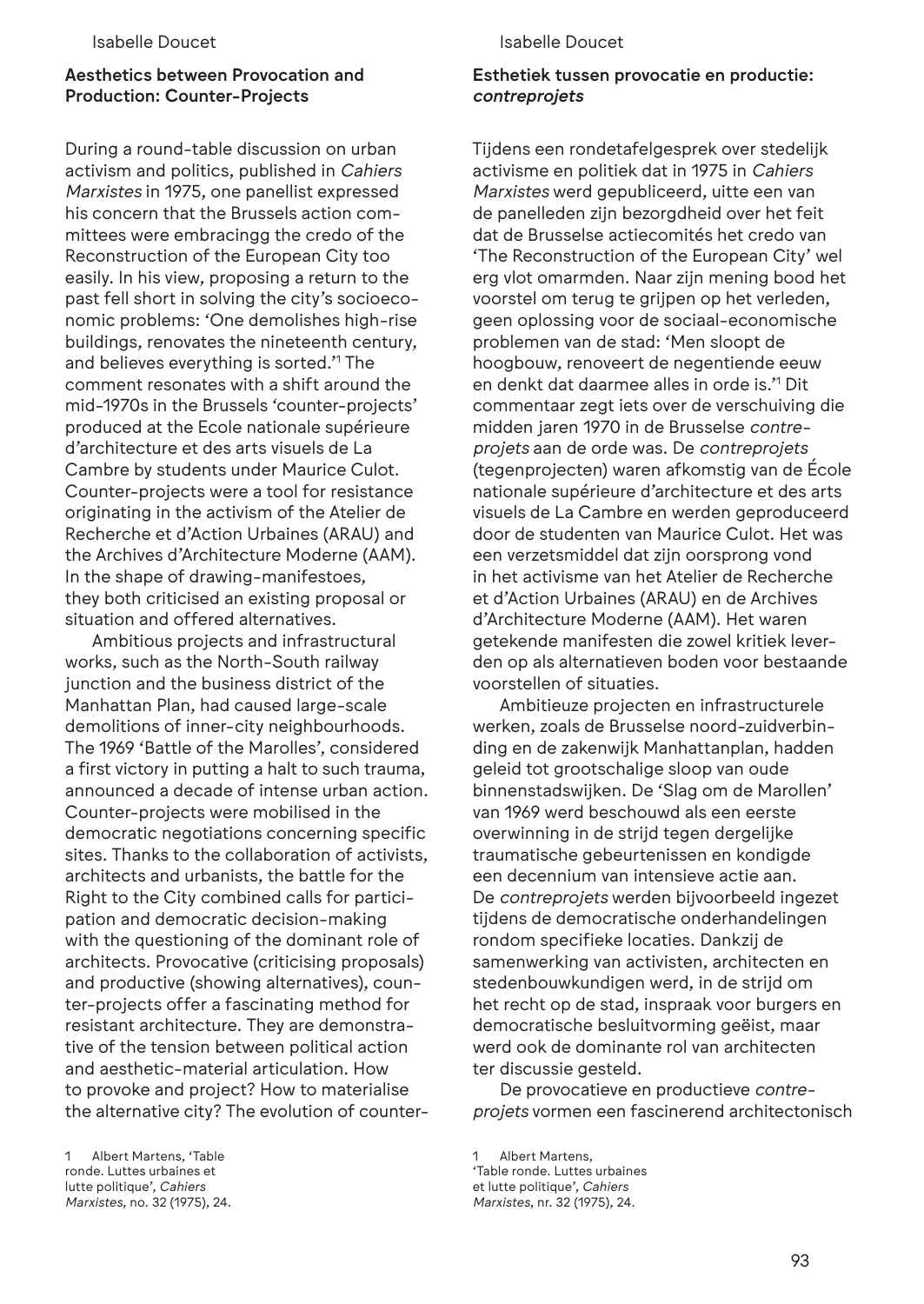projects throughout the 1970s shows the changing relationships between critique and projection and between politics and aesthetics. I will highlight here the counter-project as a method of reaction, equally provocative and productive.<sup>2</sup>

*Contreprojets* – *Controprogetti* – *Counterprojects*, edited by Léon Krier and Maurice Culot, and published in 1980 on the occasion of the Venice Biennale, includes a reconstruction project for the Brigittine Church site in the Marolles in Brussels.3 This project, by La Cambre students Sefik Birkye and Gilbert Busieau, dated 1978-1979, appears under the heading 'Real innovations emerge from working-class districts'. The page shows a barred photograph of a 1960s high-rise housing block behind the seventeenth-century Brigittine Church. The church was part of a larger urban fabric and flanked a small square. This urban cohesion had been disrupted by the North-South railway junction and by the removal of existing structures after the Second World War. The new housing project by Gaston Brunfaut and Charles Van Nueten offered nothing but a desolate esplanade above street level.<sup>4</sup> The counter-project, in response, proposes the reconstruction of the urban cohesion, and it suggests that it is carried out by and for the citizens of Brussels. The project depicts craftsmen and artisan workers actively taking part in the reconstruction of their city, hinting at the 'anti-industrial resistance' with which Culot's pedagogy at La Cambre would become associated.5 It was not just an architectural and urban design gesture, but also a substantial questioning of exploitative and alienating construction processes and capitalist, unsustainable models for organising the city. At the centre of the drawing, near a tree, Léon Krier is portrayed 'admiring their [the craftsmen's] rediscovered savoir-faire'.<sup>6</sup>

An earlier counter-project for the same site shows a slightly different proposal.7 It promotes a functional mixture: the re-erected houses mix commercial and artisan activities on the ground level and housing on the upper floors. Similar is the aim to repair the urban texture by 'conceil[ing] the scalelessness and the discontinuity of the situation'.8 The aesthetics are, however, less articulated; the project is more volumetric and

verzetsmiddel, omdat de voorstellen niet alleen werden bekritiseerd, maar ook alternatieven boden. In de tegenprojecten is de spanning tussen politieke actie enerzijds en esthetiek en bouwpraktijk anderzijds afleesbaar. Hoe kun je tegelijkertijd provoceren én projecteren? Hoe kun je de alternatieve stad materialiseren? Aan de hand van de evolutie van het *contreprojet* gedurende de jaren 1970 wil ik aantonen hoe de verhoudingen tussen kritiek en projectie, en tussen politiek en esthetiek veranderden.2

Het in 1980 onder redactie van Léon Krier en Maurice Culot ter gelegenheid van de biënnale van Venetië gepubliceerde boek *Contreprojets – Controprogetti – Counterprojects* bevat een reconstructie voor de locatie van de Brigittinenkerk in Brussels oudste volkswijk, de Marollen.3 Dit project uit 1978-1979 van La Cambre-studenten Sefik Birkiye en Gilbert Busieau draagt de titel 'Real Innovations Emerge from Working-class Districts'. Op de pagina is een foto afgedrukt van een hoogbouwflat uit de jaren 1960 achter de zeventiende-eeuwse Brigittinenkerk, met een kruis erdoorheen. De kerk stond eerder aan een pleintje en was onderdeel van een uitgebreid stedelijk weefsel. Deze samenhang was na de Tweede Wereldoorlog verstoord door de Brusselse noord-zuidverbinding en door de verwijdering van bestaande stukken stad. Een nieuw woningbouwproject van Gaston Brunfaut en Charles Van Nueten had niets te bieden behalve een desolate esplanade boven straatniveau.4 Het *contreprojet* stelt in een reactie voor de stedelijke samenhang te herstellen en de werkzaamheden te laten uitvoeren door en voor de burgers van Brussel. Het project laat zien hoe ambachts- en kunstnijverheidslieden actief deelnemen aan de wederopbouw van hun stad. Daarbij wordt gezinspeeld op het 'anti-industriële verzet' waarmee de lesmethode die Culot aan La Cambre hanteerde, later zou worden geassocieerd.5 Het project betekende niet alleen een architectonisch en stedenbouwkundig gebaar, maar leverde ook substantiële kritiek op de uitbuiting en afstandelijkheid bij bouwprocessen en op kapitalistische, niet-duurzame organisatiemodellen. In het midden van de tekening, bij een boom, staat Léon Krier afgebeeld terwijl hij 'de hervonden vindingrijkheid [van de ambachtslieden] bewondert'. 6

Een eerder *contreprojet* voor dezelfde locatie behelst een iets ander voorstel.7 Het propageert een functionele combinatie: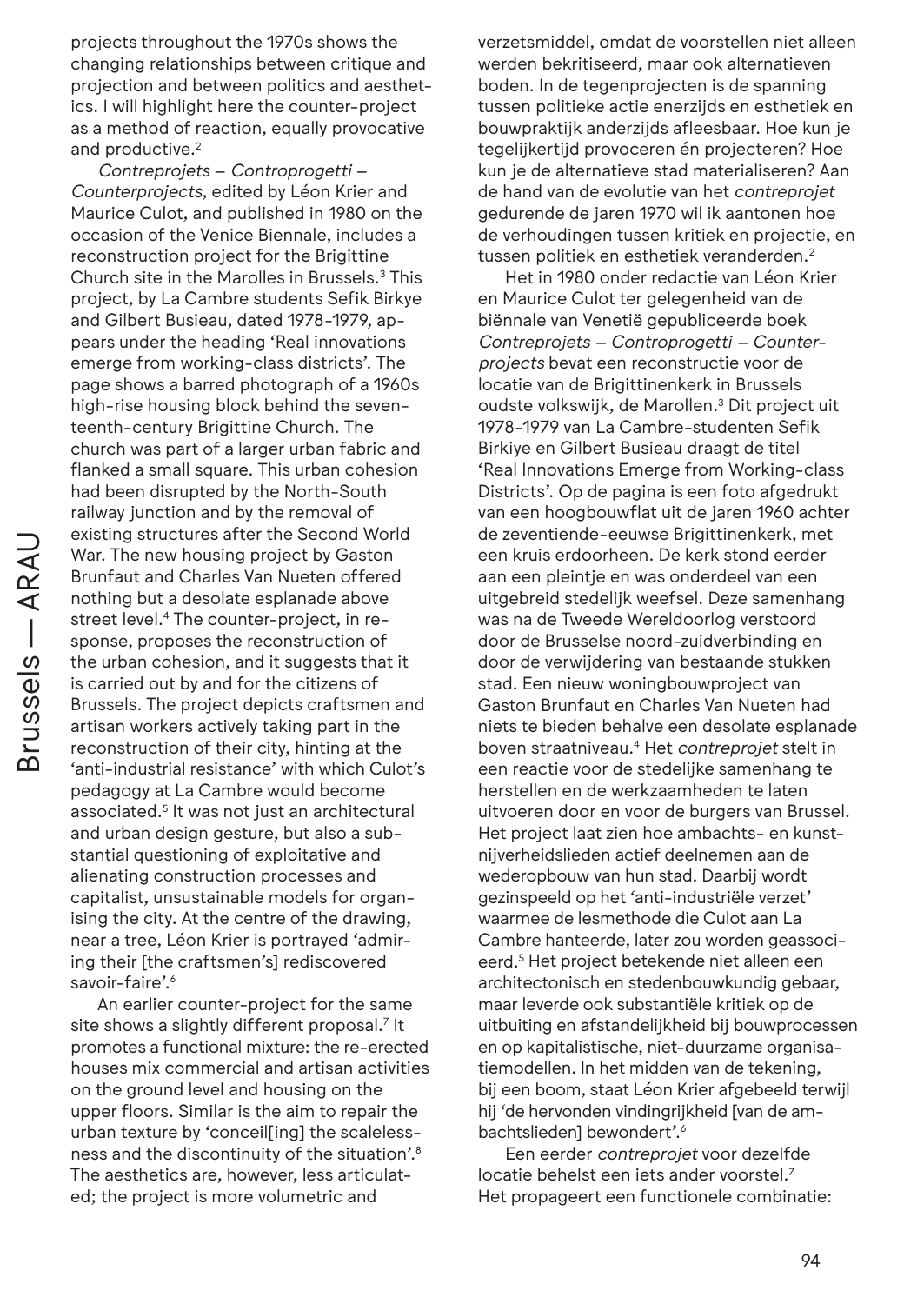morphologic in nature than stylistic. This is reinforced by the presentation through physical models rather than drawings. The project was, moreover, explicitly economic: it was considered 'very affordable' because the new structures were installed on land owned by the city: circulation space no longer in use.9 Together with the church these new constructions intended to 'conceal the social storage-system [of the high-rise housing]'.10

These proposals for the Brigittine Church site show how, around the mid-1970s, counter-projects originally conceived as 'political provocations', transformed into aesthetically articulate 'projects' for the city. This coincided with the recognition of two student generations at La Cambre, whose work was twice anthologised. *Le Bateau d'Élie: Contributions aux luttes urbaines et projets opportunists* collected work from before 1975; La Tour Ferrée: Projets dans la Ville, published in 1978, collected later work. The subtitles suggest a shift from political action ('Contributions aux Luttes Urbaines') towards architectural projects ('Projets dans la Ville').

2 For a detailed discussion: Isabelle Doucet, *The Practice Turn in Architecture. Brussels after 1968* (Farnham: Ashgate Publishers, 2015), 39-78. On the role of the user: Isabelle Doucet, 'Counter-Projects and the Postmodern User', in: Kenny Cupers (ed.), *Use Matters: An Alternative History of Architecture* (London: Routledge, 2013), 233-247. For a summary discussion: Isabelle Doucet, 'ARAU: Counter-Projects', in: Giovanni Borasi (ed.), *The Other Architect* (Leipzig: Spector Books/CCA, 2015), 378-379.

3 For a discussion on urban renewal and sanitation in the Marolles: Maureen Heyns, 'De krotwoning als "Sociaal Probleem nr. 1". De Wet inzake Krotopruiming van 1953 en de sanering van de oude stadswijken', in: Karina Van Herck and Tom Avermaete (eds.), *Wonen in Welvaart: Woningbouw en wooncultuur in Vlaanderen 1948-1973* (Rotterdam: 010 Publishers, 2006), 147- 164. See also the issue on the ARAU edited by Francis Strauven for *wonen-TA/BK*, no. 15-16 (1975).

Information about the site and counter-project: *wonen-TA/BK*, no. 15-16 (1975), 49-50.

5 Maurice Culot, 'La Cambre School of Architecture and Anti-Industrial Resistance', *Lotus International*, no. 21 (1978), 46-71.

6 'La Cambre 1928-1978', special issue of *Bulletin des AAM*, no. 16 (1979), 33.

7 Irmeline Lebeer, 'Conversation avec Maurice Culot. Bruxelles… Le chaos', *L'Art Vivant*, no. 56 (1975), 6-8.

8 *wonen-TA/BK*, no. 15-16 (1975), 50.

9 Lebeer, 'Conversation avec Maurice Culot', op. cit. (note 7), 8.

10 *wonen-TA/BK*, no. 15-16 (1975), 49.

de herbouwde huizen accommoderen een mengsel van artistieke bedrijvigheid op de begane grond en woningen op de verdiepingen. Er wordt eenzelfde doel nagestreefd, namelijk het stedelijk weefsel herstellen door 'het gebrek aan schaal en continuïteit te maskeren'.8 In dit voorstel gaat het niet zozeer om esthetiek: het project is meer op massa en morfologie gericht dan op stijl. Dit wordt nog versterkt door de presentatie met maquettes in plaats van tekeningen. Daarnaast was het project expliciet economisch: het werd als 'zeer betaalbaar' beschouwd, omdat de nieuwbouw werd neergezet op land dat eigendom was van de gemeente.9 Het was de bedoeling dat de nieuwe gebouwen samen met de kerk het 'sociale opbergsysteem [van de hoogbouwflats] zouden camoufleren'.10

Aan de twee voorstellen voor de Brigittinenkerk-locatie is af te lezen hoe de *contreprojets*, die oorspronkelijk dienstdeden als 'politieke provocaties', midden jaren 1970 transformeerden tot bouwkundige 'projecten' voor de stad. Dit viel samen met de erkenning die twee generaties studenten van La Cambre toeviel. Van hun werk werd tot tweemaal

2 Zie voor een gedetailleerde bespreking: Isabelle Doucet, *The Practice Turn in Architecture. Brussels after 1968* (Farnham: Ashgate Publishers, 2015), 39-78. Zie voor de rol van de gebruiker: Isabelle Doucet, 'Counterprojects and the Postmodern User', in: Kenny Cupers (red.), *Use Matters: An Alternative History of Architecture*  (Londen: Routledge, 2013), 233-247. Voor een samenvatting van de discussie, zie: Isabelle Doucet, 'ARAU: Counter-projects', in: Giovanni Borasi (red.), *The Other Architect* (Leipzig: Spector Books/CCA, 2015), 378-379.

3 Zie voor een bespreking van stadsvernieuwing en sanering in de Marollen: Maureen Heyns, 'De krotwoning als "Sociaal Probleem nr. 1". De Wet inzake Krotopruiming van 1953 en de sanering van de oude stadswijken', in: Karina Van Herck en Tom Avermaete (red.), *Wonen in Welvaart: Woningbouw en wooncultuur in Vlaanderen 1948-1973* (Rotterdam: 010 Uitgevers, 2006), 147-164. Zie ook het door Francis Strauven samengestelde themanummer van *wonen-TA/BK*, nr. 15-16 (1975) over ARAU.

4 Zie voor informatie over de locatie en het contraproject: *wonen-TA/BK*, nr. 15-16 (1975), 49-50.

5 Maurice Culot, 'La Cambre School of Achitecture and Anti-Industrial Resistance', *Lotus International*, nr. 21 (1978), 46-71.

6 'La Cambre 1928-1978', speciale uitgave *Bulletin des AAM*, nr. 16 (1979), 33.

7 Irmeline Lebeer, 'Conversation avec Maurice Culot. Bruxelles… Le chaos', *L'Art Vivant*, nr. 56 (1975), 6-8.

8 *wonen-TA/BK*, nr. 15-16 (1975), 50.

9 Lebeer, 'Conversation avec Maurice Culot', op. cit. (noot 7), 8.

10 *wonen-TA/BK*, nr. 15-16 (1975), 49.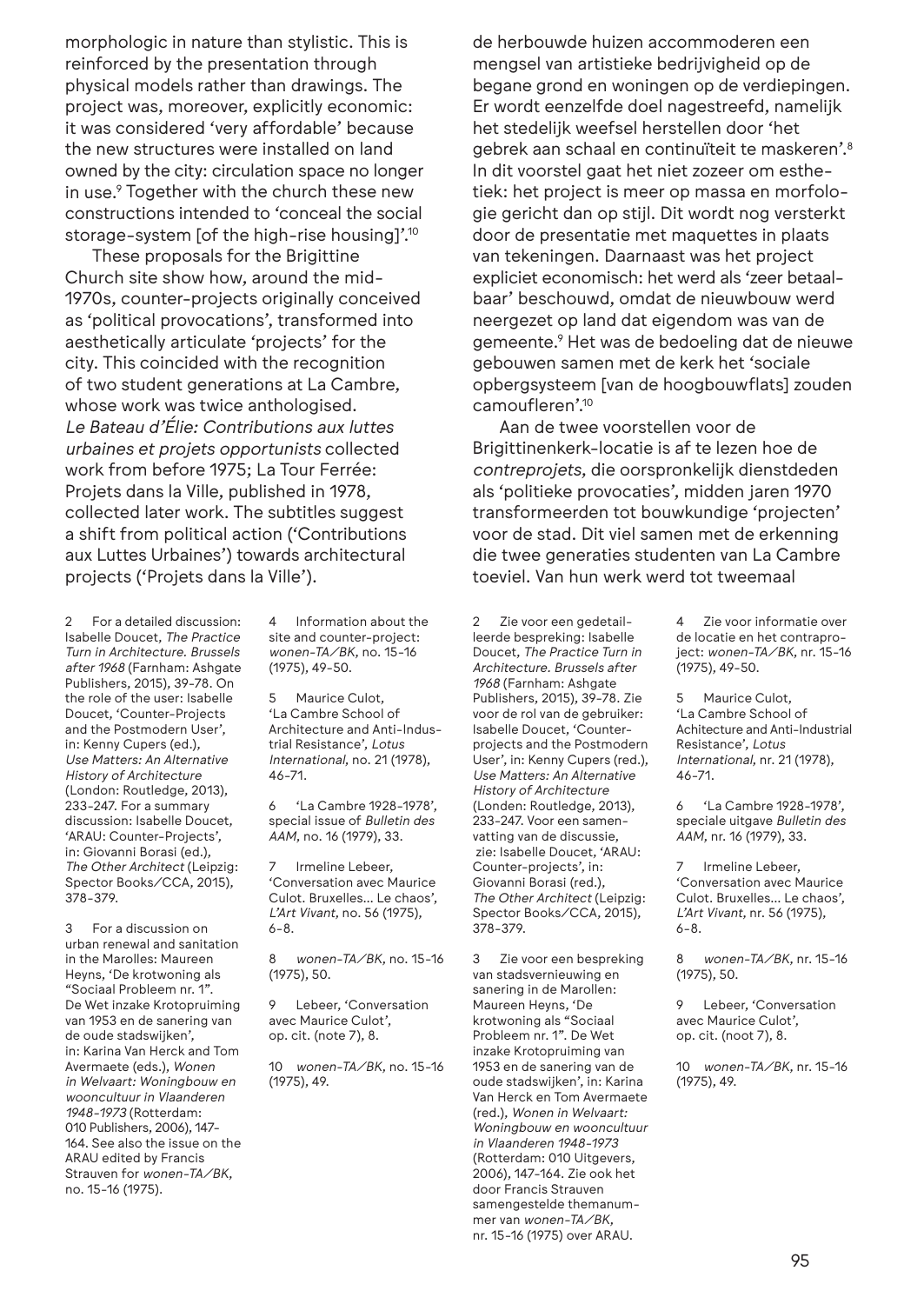To understand this transition, it is worth looking into another 'early' counter-project with a provocative and explicit undertone: the one for the 'Rue Haute', also intended to correct non-descript public spaces surrounding a CIAM-style housing block. This building was designed by the same Charles Van Nueten and realised in 1957; it replaced the previous close-knit system of streets and alleys that had been considered unhygienic and dangerous.11 Resonant of the ARAU's suggestion to 'fill up the grim emptiness between the social blocks with a playful thing referring to the homeland of the migrant workers',<sup>12</sup> students proposed to redesign the unused central space into an indoor polyvalent space (for sports, meetings, etcetera.<sup>13</sup> This project resists a fatalism vis-à-vis the existing situation, but it does so in a more utopian and provocative manner. The rooftop space of the new leisure centre is turned into a rather surreal 'recreative garden where one finds a dromedary, Egyptian pyramids, a green house, and trees in synthetic material', believed to offer some sort of 'oasis'.<sup>14</sup> Perhaps even more surreal is the 'correction' of the housing block by covering its façade with an African mountain landscape made using ceramic tiles, a proposal that was allegedly 'retained by the inhabitants because it creates a feeling of vacation'.<sup>15</sup> This imaginary undertone was equally part of the counter-project's role of political provocation.

In mobilising the imaginary and the surreal, counter-projects of the early generation attested to the ARAU's non-aesthetic and provocative attitude towards urban politics. While suggesting alternatives for an existing site, they were not intended to be realised, but were aimed at showing that other solutions were possible. The refusal to build counter-projects formed an important part of this activism. For the ARAU, it was the only way of safeguarding its political credibility.<sup>16</sup> For the architects, the intellectual autonomy of the drawing was motivated by the belief that, as Léon Krier famously argued, 'one cannot think in the trenches'.17 And yet, it is precisely in the trenches of the Brussels urban struggle that counterprojects were useful to support negotiations and press conferences.

Compared with the widely publicised counter-projects of the 'second generation', toe een bloemlezing uitgebracht: *Le Bateau d'Élie: Contributions aux luttes urbaines et projets opportunistes* was een verzameling werk van voor 1975, in 1978 gevolgd door *La Tour Ferrée: Projets dans la Ville.* De ondertitels wijzen op een verschuiving van politiek activisme ('Contributions aux Luttes Urbaines') naar architectonische projecten ('Projets dans la Ville').

Om deze omslag te begrijpen, heeft het zin naar een ander 'vroeg' *contreprojet* met een provocerende, expliciete ondertoon te kijken: het plan voor de 'Rue Haute', dat ook de bedoeling had de nondescripte openbare ruimte rondom een huizenblok in CIAM-stijl te verbeteren. Dit gebouw was ontworpen door dezelfde Charles Van Nueten en in 1957 opgeleverd; het verving een hecht samenhangend stelsel van straten en stegen dat als onhygiënisch en gevaarlijk werd beschouwd.11 De suggestie van het ARAU om 'de grimmige leegten tussen de sociale-woningbouwblokken op te vullen met iets dat speels verwees naar het vaderland van de gemigreerde arbeiders'12 vinden we terug in het voorstel van de studenten, waar de ongebruikte centrale ruimte wordt veranderd in een overdekte, multifunctionele ruimte (voor sport, bijeenkomsten en dergelijke).13 Dit project kun je zien als een uiting van verzet tegen het fatalisme dat rond de bestaande situatie hing, maar dan op een utopische en provocerende manier. De ruimte op het dak van het nieuwe recreatiecentrum verandert in een tamelijk surrealistische 'recreatieve tuin waarin een dromedaris, Egyptische piramiden, een kas en van synthetisch materiaal gemaakte bomen' te vinden zijn, bedoeld als een soort 'oase'.14 De gevel van het huizenblok is bedekt met een in keramieken tegels uitgevoerde afbeelding van een Afrikaans berglandschap, een verbetering die wellicht nog surrealistischer is. Dit voorstel werd naar verluidt 'tegengehouden door de bewoners, omdat het een vakantiegevoel creëert'.15 Dergelijke prikkelende fantasieën waren specifiek onderdeel van de rol van politieke provocatie die het *contreprojet* speelde.

Door de inzet van verbeelding en surrealisme in de eerste generatie *contreprojets* gaf het ARAU blijk van een niet op esthetiek gerichte, provocerende houding ten opzichte van de stedelijke politiek. Hoewel het atelier alternatieven aandroeg voor bestaande locaties was het niet gericht op uitvoering, maar op het aantonen van mogelijke andere oplossingen.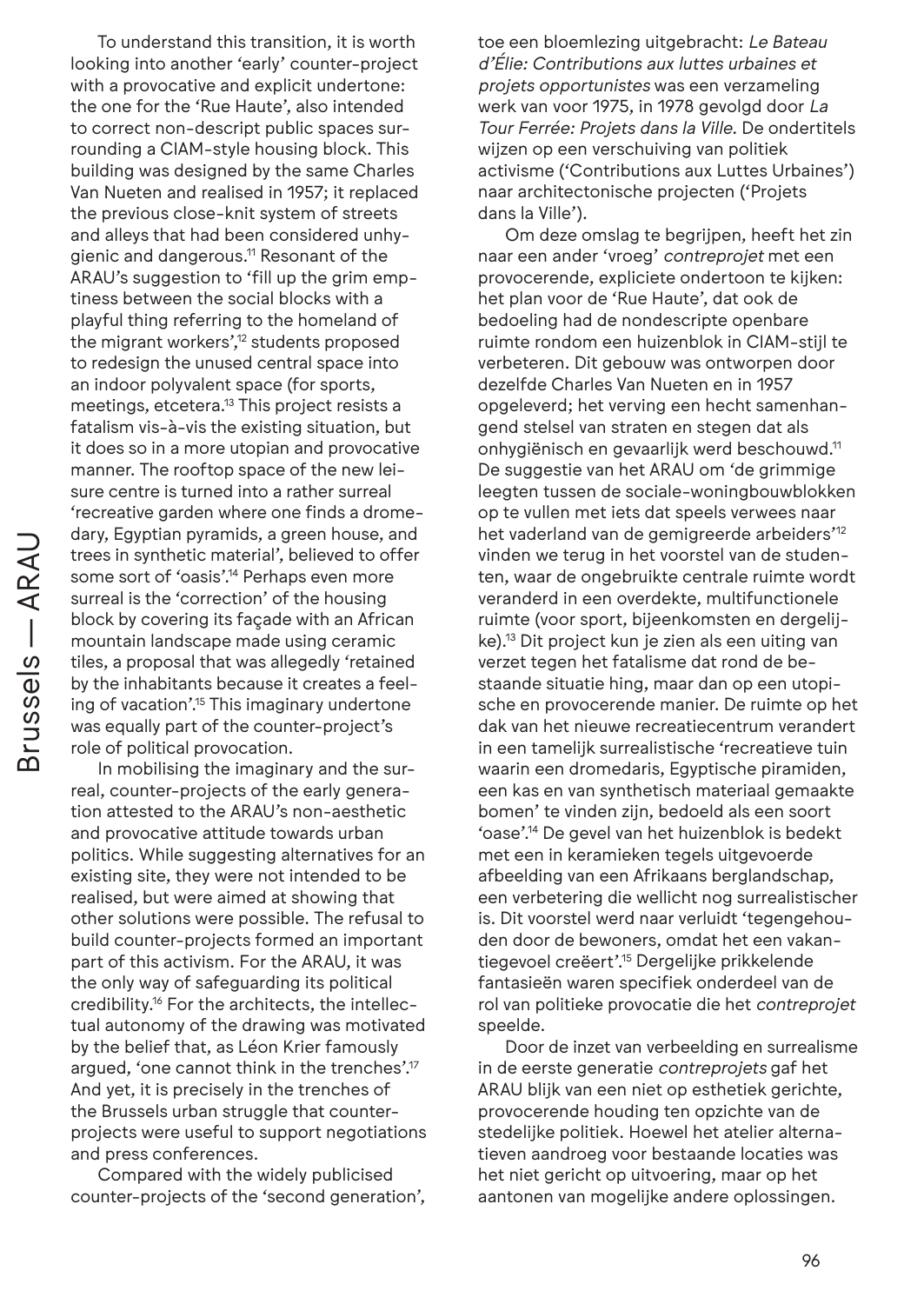characterised by pastiche, imitation and the historical referencing of the Reconstruction of the European City, counter-projects of the first generation drew from the absurd, the surreal, and from mockery. They could be vague, schematic, and often lacked any form of architectural 'style'. In some instances they entailed nothing more than the optimising of drawings made by action committees, for example by adding annotations. While the ARAU recognised the importance to find a fitting spatial organisation for the democratic, functionally mixed, and liveable city, it did not consider aesthetics a priority. The architects connected to Culot and the AAM, by contrast, suggested an architectural language that found inspiration in the historical city and believed to offer an aesthetics that was 'familiar to all'.18 Culot and Krier invited architects to select, study and skillfully copy and draw – not build – familiar historical forms. Counter-projects for specific sites were thus, especially in the second generation, combined with a wider theoretical reflection. The 1978 project for the Brigittine Church site, for example, was part of a larger project for repairing a large part of inner-city Brussels.

Thanks to the second generation of counter-projects, the availability of powerful, autonomous images assisted the local distribution of a 'reconstruction' mind-set that would influence urban development in Brussels for decades to come. The realised project on the Brigittine Church site, for example, is clearly embedded in a conservation and imitation logic. Built in 2007 by Italian architect Andrea Bruno in collaboration with Belgian office SUM and housing a centre for contemporary arts, the project is conceived as an exact volumetric copy

11 *wonen-TA/BK*, no. 15-16 (1975), 54-55.

12 Ibid., 55.

13 A third-year project in academic year 1973-1974 by students P. Lefebvre, E. Levy, C, Mierop, M. Louis and G. Hirsch (*wonen-TA/BK*, nr. 15-16, (1975), 55); published in the student exhibition guide *Le Bateau d'Élie*, 36-37.

14 *Le Bateau d'Élie*, 36; *wonen-TA/BK*, no. 15-16 (1975), 55.

15 Lebeer, 'Conversation avec Maurice Culot', op. cit. (note 7), 6.

16 Maurice Culot, quoted in: Robert Maxwell, 'Architecture, Language and Process', *Architectural Design*, no. 3 (1977), 191.

17 Léon Krier, 'The Age of Reconstruction', in: Léon Krier, *Drawings 1967-1980* (Brussels: Éditions AAM, 1981), xv.

18 Maurice Culot, 'We Will No Longer Build', in: Ibid., ix.

De weigering om de *contreprojets* ook werkelijk uit te voeren, was een belangrijk onderdeel van deze vorm van activisme. Het was voor het ARAU de enige manier om zijn politieke geloofwaardigheid te beschermen.16 Wat de architecten betrof werd de intellectuele autonomie van de tekeningen gemotiveerd door het geloof dat je, volgens de beroemde redenering van Léon Krier, 'niet kunt nadenken in de loopgraven'.17 En toch waren de *contreprojets* juist in de loopgraven van de Brusselse stedenbouwkundige strijd van nut en werden ze daar gebruikt ter ondersteuning van onderhandelingen en persconferenties.

Vergeleken met de welbekende *contreprojets* van de 'tweede generatie', met hun pastiche, imitatie en aan 'The Reconstruction of the European City' ontleende historische referenties, waren de *contreprojets* van de eerste generatie geïnspireerd door het absurde, het surreële en het clowneske. Soms waren ze vaag of schematisch en vaak ontbrak iedere vorm van architectonische 'stijl'. In sommige gevallen bestonden ze slechts uit bewerkte tekeningen van actiecomités, waaraan dan bijvoorbeeld aantekeningen waren toegevoegd. Terwijl het ARAU erkende dat het belangrijk was een passende ruimtelijke organisatie te vinden voor de democratische, functioneel gemengde en leefbare stad, gaf het atelier geen prioriteit aan esthetische overwegingen. De met Culot en de AAM geassocieerde architecten van de tweede generatie echter opperden een architectonische taal die geïnspireerd was op de historische stad en die, zo nam men aan, een esthetiek in zich droeg waarmee 'iedereen vertrouwd was'.18 Culot en Krier nodigden architecten uit om vertrouwde historische vormen te kiezen, te bestuderen, vakkundig te kopiëren en te tekenen – niet om ze te bouwen. Zo werden *contreprojets* voor

11 *wonen-TA/BK*, nr. 15-16 (1975), 54-55.

12 Ibid., 55.

13 Een derdejaarsproject uit 1973-1974 door studenten P. Lefebvre, E. Levy, C. Mierop, M. Louis en G. Hirsch (*wonen-TA/BK*, nr. 15-16 (1975), 55), waarop een publicatie in studentententoonstellingsgids *Le Bateau d'Élie* volgde*,* 36-37.

14 *Le Bateau d'Élie*, 36; *wonen-TA/BK*, nr. 15-16 (1975), 55.

15 Lebeer, 'Conversation avec Maurice Culot', op. cit. (noot 7), 6.

16 Maurice Culot, geciteerd in: Robert Maxwell, 'Architecture, Language and Process', *Architectural Design*, nr. 3 (1977), 191.

17 Léon Krier, 'The Age of Reconstruction', in: Léon Krier, *Drawings 1967-1980* (Brussel: Éditions AAM, 1981), xv.

18 Maurice Culot, 'We Will No Longer Build', in: ibid., ix.